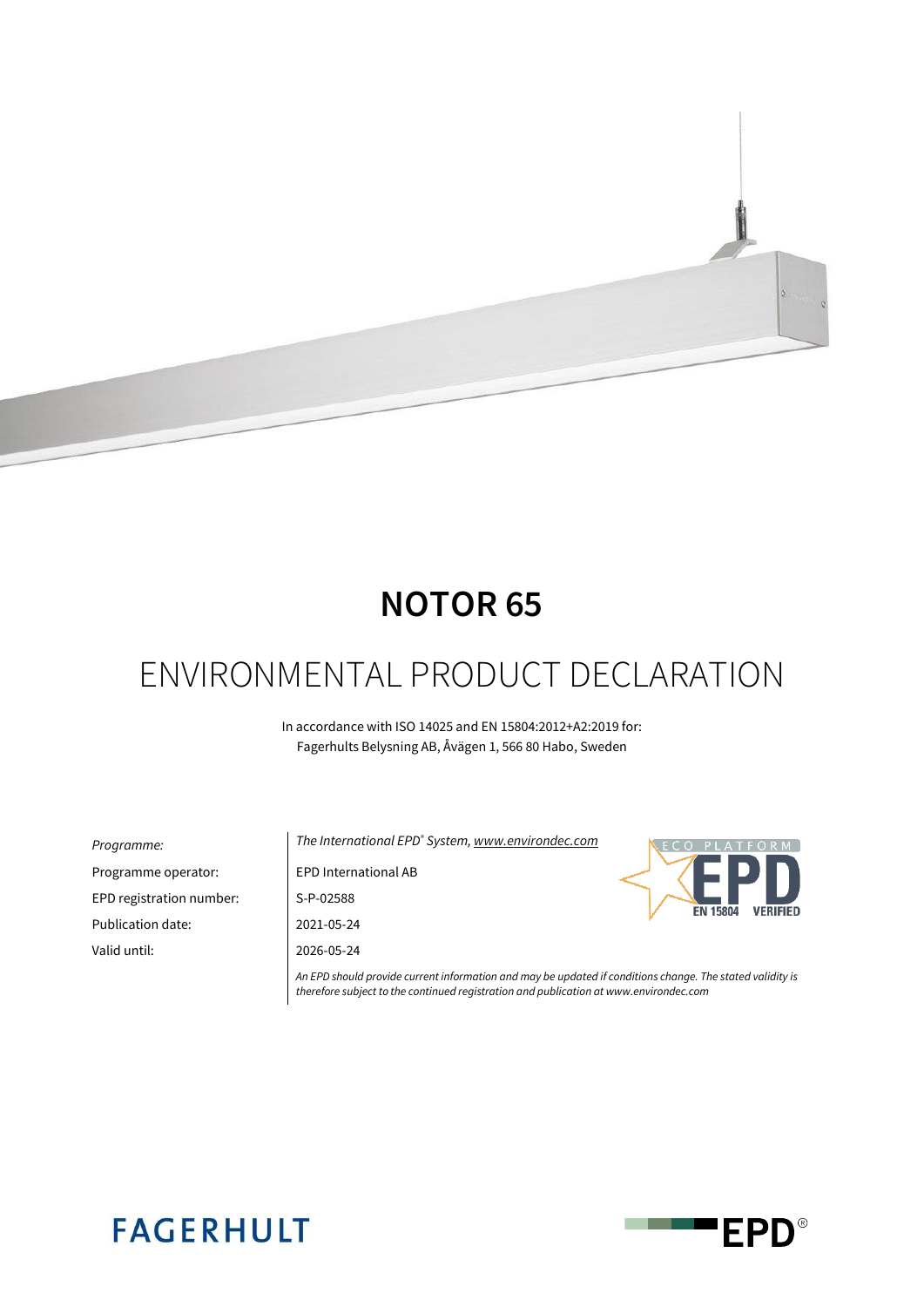



### **General information**

#### **Programme information**

| Programme: | The International EPD® System |  |  |  |  |  |  |
|------------|-------------------------------|--|--|--|--|--|--|
|            | <b>EPD International AB</b>   |  |  |  |  |  |  |
| Address:   | Box 210 60                    |  |  |  |  |  |  |
|            | SE-100 31 Stockholm           |  |  |  |  |  |  |
|            | Sweden                        |  |  |  |  |  |  |
| Website:   | www.environdec.com            |  |  |  |  |  |  |
| E-mail:    | info@environdec.com           |  |  |  |  |  |  |

CEN standard EN 15804 serves as the Core Product Category Rules (PCR)

Product category rules (PCR): *pcr2019-14 Construction products v1.11 and UN CPC code(s)>* Together with EN 15804:2012+A2:2019

PCR review was conducted by: *The Technical Committee of the International EPD® System. Chair: Massimo Marino. Contact via info@environdec.com*

Independent third-party verification of the declaration and data, according to ISO 14025:2006:

☐ EPD process certification ☒ EPD verification

Third party verifier:

Martyna Mikusinska, Sweco Environment AB, Martyna.Mikusinska@sweco.se, +46 (0)19-168178

Approved by: The International EPD<sup>®</sup> System

Procedure for follow-up of data during EPD validity involves third party verifier:

☐ Yes ☒ No

The EPD owner has the sole ownership, liability, and responsibility for the EPD.

EPDs within the same product category but from different programs may not be comparable. EPDs of construction products may not be comparable if they do not comply with EN 15804. For further information about comparability, see EN 15804 and ISO 14025.

The LCA approach harmonizes with the Product Environmental Footprint Category Rules for building products in cradle to grave perspective (EN 15804) (Environdec, 2020). The Life Cycle Assessment report (Wendin, 2021) is available to EPDauditor on request and include all the detailed information required according to ISO 14044.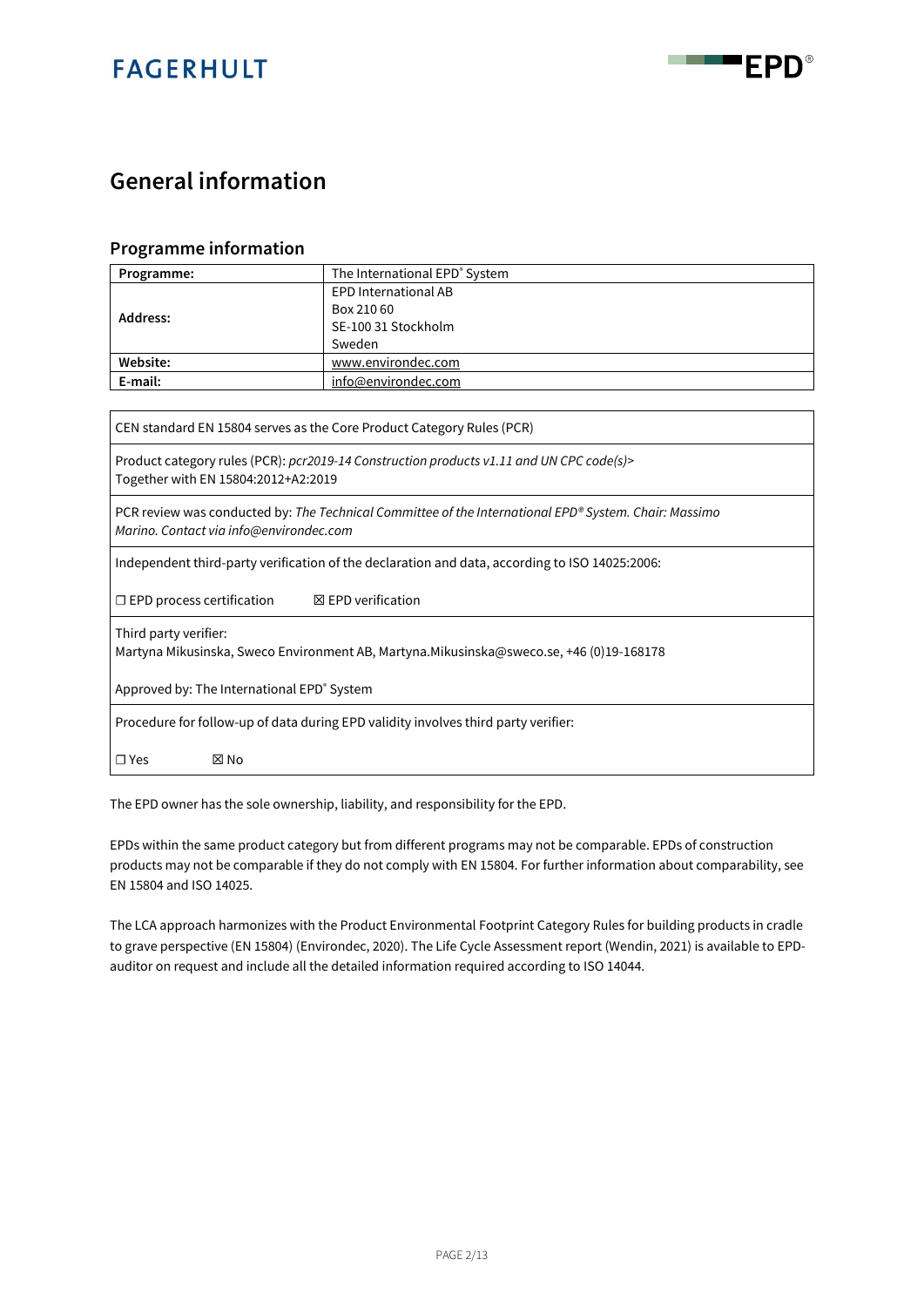

FPD®

#### **Company information**

**Owner of the EPD:** Fagerhults Belysning AB

**Contact:** Niclas Thulin

#### **Description:**

Fagerhult develops, produces and markets professional lighting solutions for public environments such as offices, schools, retail areas, industries and hospitals, indoor and outdoor. Our lighting knowledge, in combination with a wide range of innovative, energy efficient, less environmental impact lighting solutions, makes us a natural partner for the entire project. Fagerhult is a part of the Fagerhult Group, one of Europe's leading lighting companies with 4,400 employees in 28 countries around the world.

#### **Product-related or management system-related certifications:**

Fagerhults Belysning AB are ISO 9001 and ISO 14001 certified. All products are produced in accordance with the requirements for CE-marking and are tested in accordance with industry standards. EN 15193 (Office light).

#### **Name and location of production site(s):**

Fagerhults Belysning AB, Habo, Åvägen 1, 566 80 Habo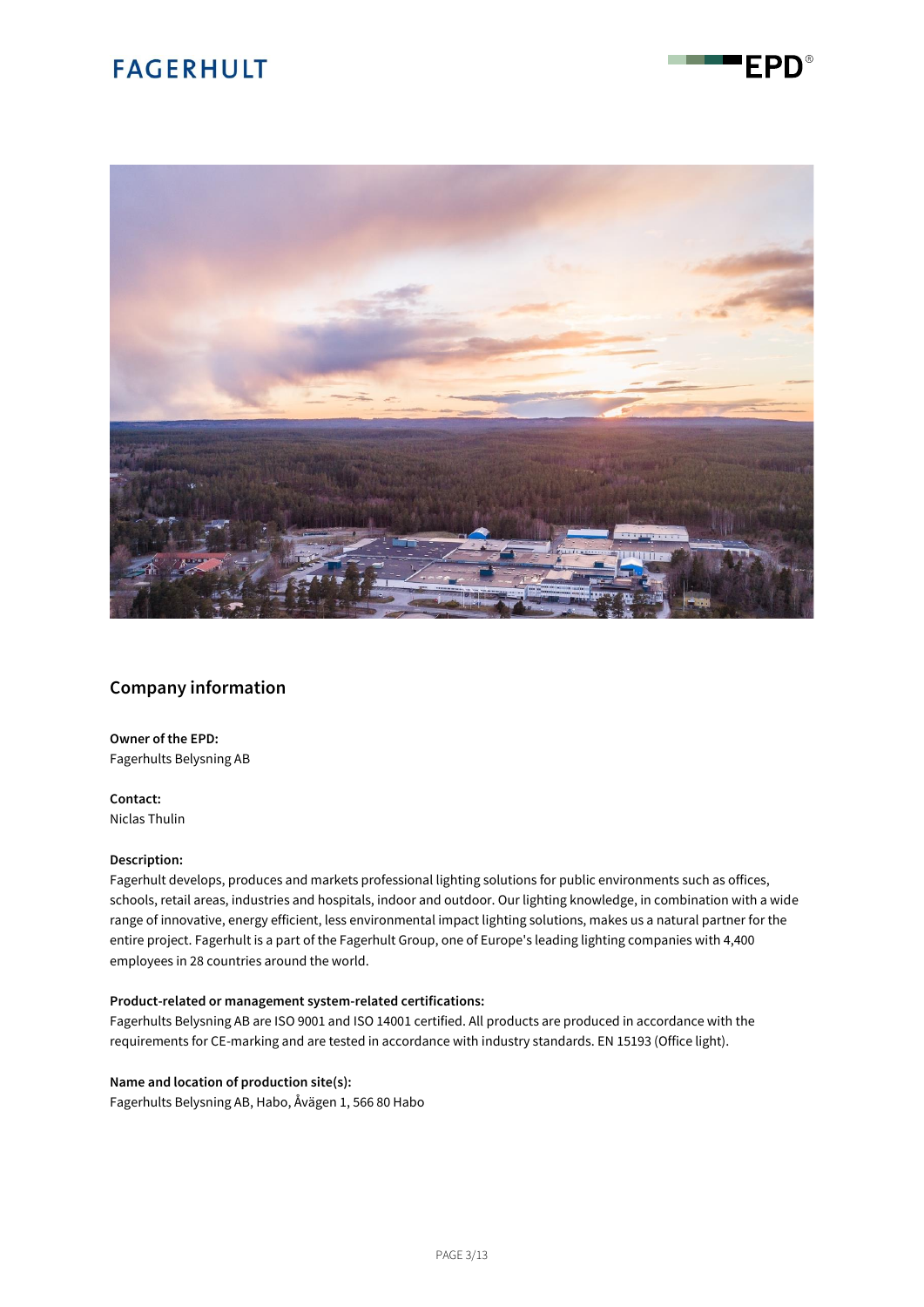



#### **Product information**

**Product family:** Notor 65

#### **Product identification:**

Notor 65 Beta Opti, Notor 65 Delta, Notor 65 Opal, Notor 65 Indirect. Only standard length 1200 mm, see specific article numbers in Appendix 1.

#### **Product description:**

The Notor 65 is an office luminaire that enables everything from general lighting to functional work lighting for offices and monitor work. The luminaire is available with Beta Opti, Delta or Opal louvre and with different light distributions; direct, direct/indirect or indirect light. The quick connectors facilitate an easy installation and makes it simple to create long, unbroken lines of light.

**UN CPC code:** 412 Products of iron or steel (no more relevant found).

#### **Other codes for product classification:**

IFC: Light Fixture ETIM: EG000027 | Luminaries HS Code: 94051098 – Electric, ceiling, wall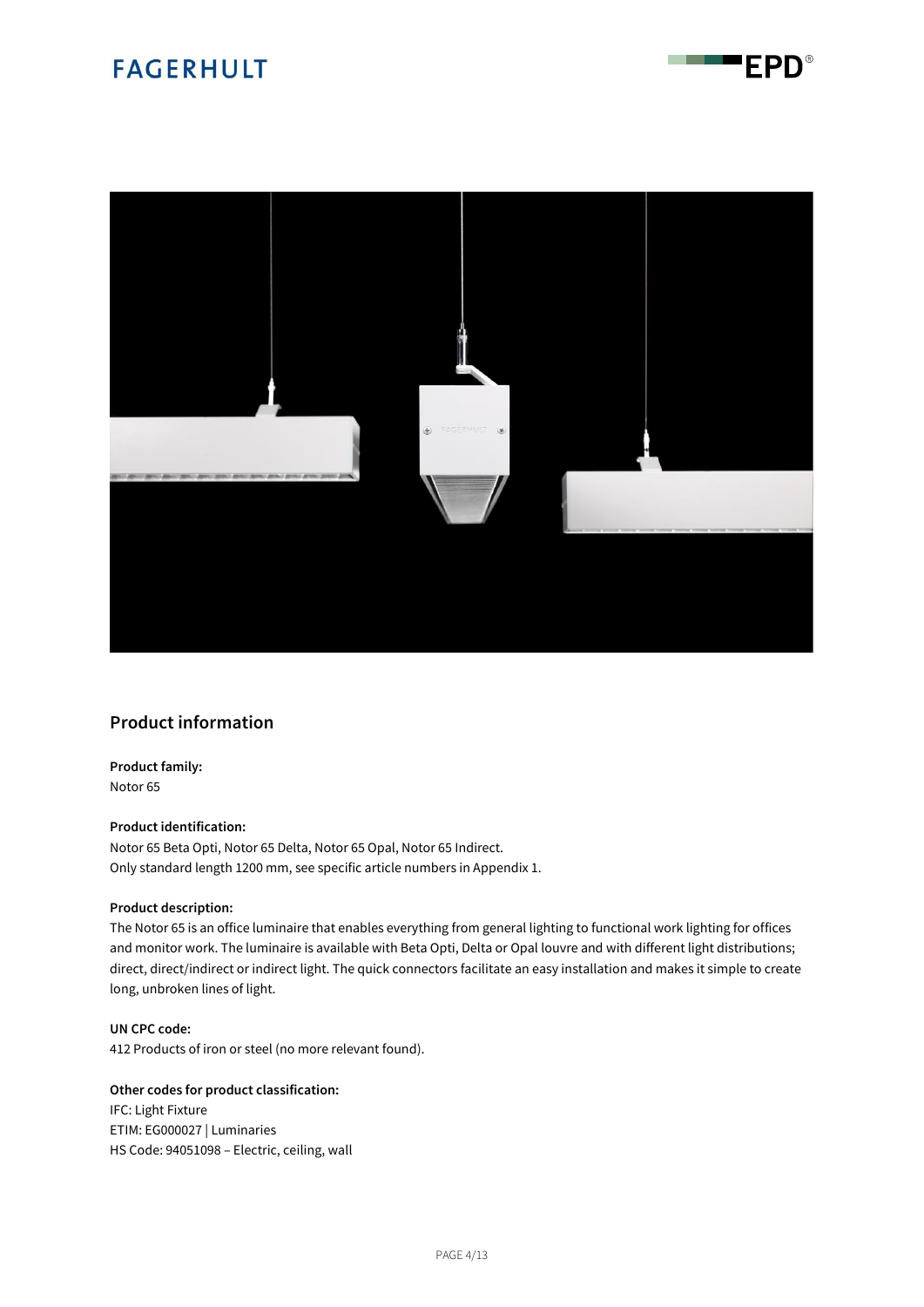

#### **LCA information**

| <b>Declared Unit</b>         | One Notor 65 which represent a family of articles with small variations, represented<br>by worst case.                                                                                                                                                                                                                                                                                                           |
|------------------------------|------------------------------------------------------------------------------------------------------------------------------------------------------------------------------------------------------------------------------------------------------------------------------------------------------------------------------------------------------------------------------------------------------------------|
|                              | The product weight is 4,3 kg (at most and minimum 2,1 kg) (Fagerhult, 2021).                                                                                                                                                                                                                                                                                                                                     |
| The functional unit          | 2500h Office light.                                                                                                                                                                                                                                                                                                                                                                                              |
| The functional               | The function is office light in 2500h operation per year according to EN 15193.<br>During the lifetime (RSL) that implies 1 product consuming 1700 kWh electricity.<br>Effect: 34-watt average of the product family (Office is 40 watt).                                                                                                                                                                        |
| Reference Service Life (RSL) | The RSL is set to 20 years. The RSL is based on the experience from customer<br>relations.                                                                                                                                                                                                                                                                                                                       |
| <b>Technical lifetime</b>    | 100 000 operation hours. (40 years).                                                                                                                                                                                                                                                                                                                                                                             |
| Product group classification | UN CPC                                                                                                                                                                                                                                                                                                                                                                                                           |
| Goal                         | The result will be used to understand the environmental impact of the product<br>during the life cycle. This will be useful during product development to reduce this<br>impact and to our customer during the decision process of selecting luminaires. The<br>result will be published by the International EPD system. The audience are lighting<br>installers, lighting designers, architects, constructors. |
| Scope                        | Cradle to gate with options, modules C1-C4, and module D.                                                                                                                                                                                                                                                                                                                                                        |
| <b>Time</b>                  | Data represent the year 2019                                                                                                                                                                                                                                                                                                                                                                                     |
| <b>Manufacturing Site</b>    | Fagerhults Belysning, Habo, Sweden.                                                                                                                                                                                                                                                                                                                                                                              |
| Geographical Area            | Europe. Use and disposal is represented by Sweden. The difference in results is<br>described in additional information at page 12.                                                                                                                                                                                                                                                                               |
| Compliant with               | This EPD follows the "Book-keeping" LCA approach which is defined as an<br>attributional LCA in the ISO 14040 standard.<br>ISO 14025<br>EN 15804:2012+A2:2019<br>Product Category Rules PCR 2019-12-20. Construction products and construction<br>services Version 2.33.                                                                                                                                         |
| <b>Cut-Off Rules</b>         | The procedure below is followed for the exclusion of inputs and outputs according<br>to the EN 15804:2012+ A2:2019 standard:<br>No cut-offs have been made concerning specific data in this study.                                                                                                                                                                                                               |
| <b>Background Data</b>       | The background data from ecoinvent 3.6 are from 2016-2019.                                                                                                                                                                                                                                                                                                                                                       |
| <b>Electricity data</b>      | Electricity consumption in the A3 module is Goo-certified hydro power and B6<br>Electricity is represented by data for national production mix in Ecoinvent 3.6<br>regionalized for Sweden.                                                                                                                                                                                                                      |
| <b>LCA</b> software          | SimaPro 9.1.1.1                                                                                                                                                                                                                                                                                                                                                                                                  |

#### **Assumptions in modules after A3:**

The distribution to clients is represented by an estimated average sized truck (32-ton payload) with average level of filling (75%), and an estimated average distance to client of 400 km.

The product is most often used in the application "offices" with a yearly operating of 2500 hours. It is normally used for 20 years.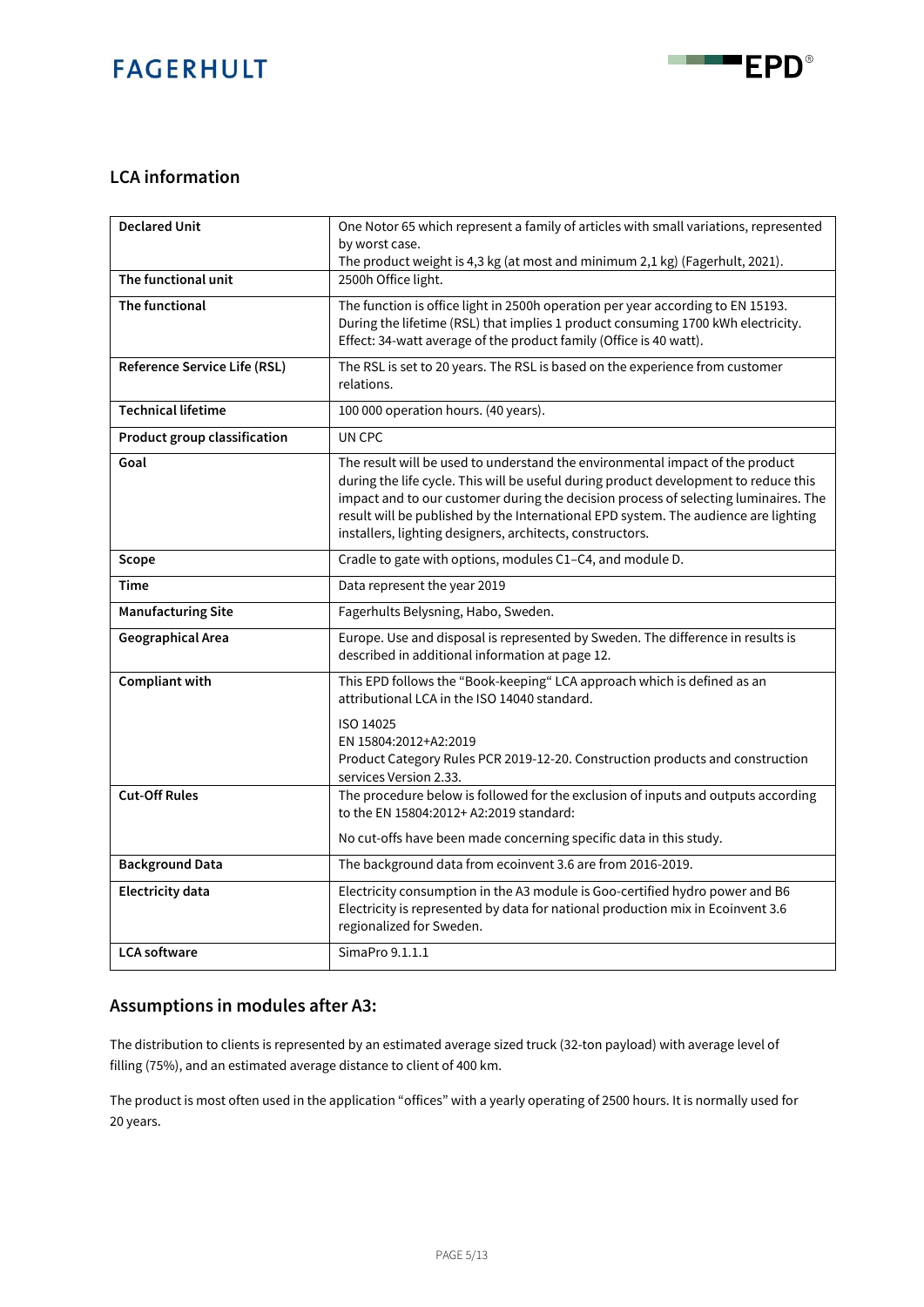Deconstruction is not required only sorting as electronic waste. The electronic waste is transported to municipal treatment of electronic waste. The waste is sorted manually. The materials final disposal are different waste treatment to material recycling.

 $\blacksquare$ 

'FPD®

#### **System diagram:**



#### **More information:**

This study goes from cradle-to-grave. That means that all processes needed for raw material extraction, manufacturing, transport, usage and end-of-life are included in the study.

| Included                                                                                                  | Excluded                             |
|-----------------------------------------------------------------------------------------------------------|--------------------------------------|
| Production of the components and packaging (A1)                                                           | Production of machines.              |
| Transport to manufacturing (A2)                                                                           | Transport of returned products.      |
| Electricity, water, heat and waste for manufacturing (A3)                                                 | Labour and related aspects.          |
| Production of materials for facilities and land use (A4)                                                  | Retail not relevant.                 |
| Transport of products to client and to disposal (A4 & C2)                                                 | Business travel.                     |
| Electricity consumption (user) (B6)                                                                       | Research and development activities. |
| Replacement of LED (B4)                                                                                   |                                      |
| Disposal, dismantling and treatment of waste (C3 & C4)                                                    |                                      |
| Avoided production of raw materials if recycled<br>according to average municipal recycling in Sweden (D) |                                      |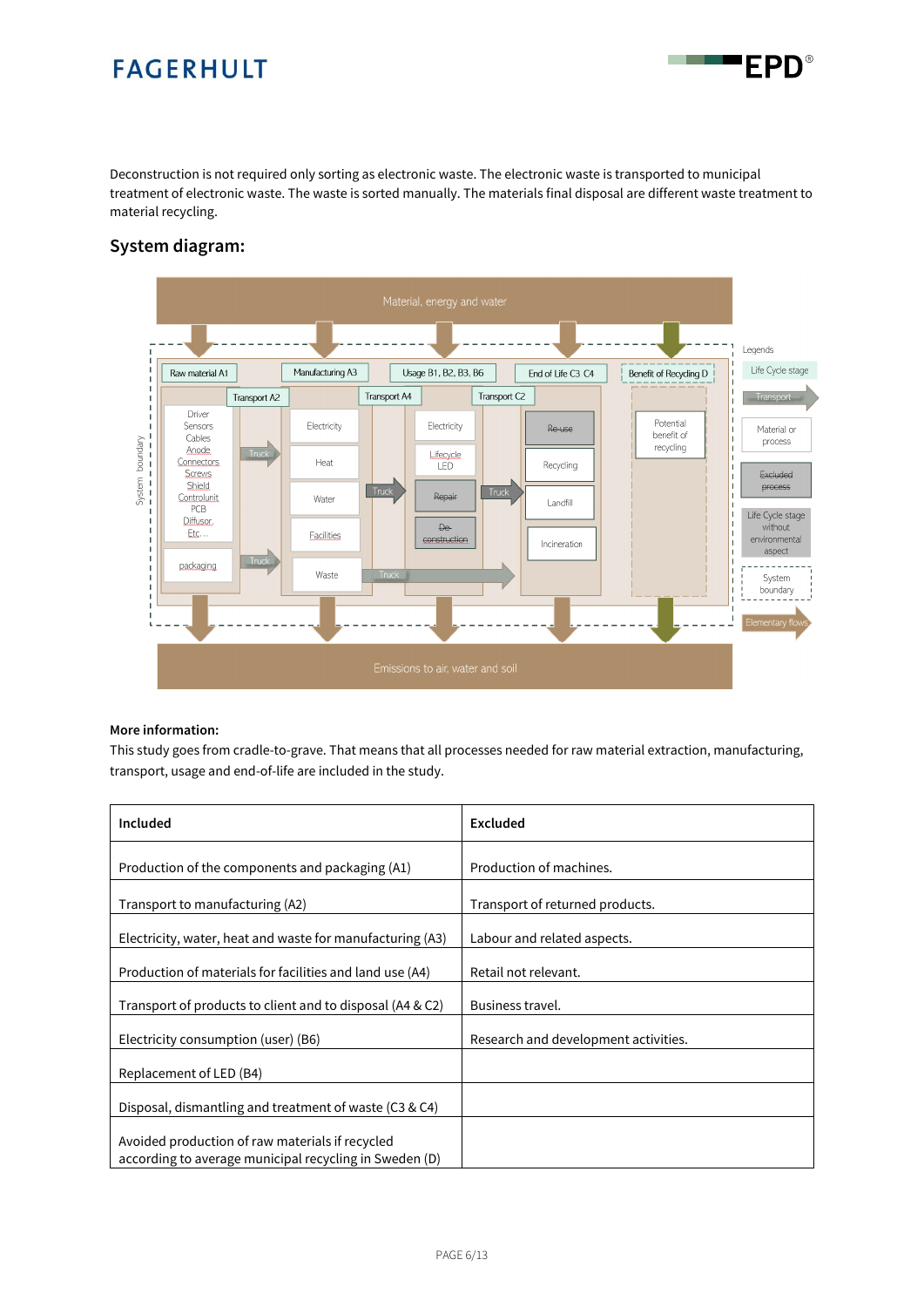

Modules declared (X included, ND not declared), geographical scope, share of specific data (in GWP-GHG indicator) and data variation: EPD modules included (G = generic data, S = Specific data).

|                                                     |                | Raw material |                | Manufacturing |                | Use            | End of life              |                          |                          |                |                         |                |                |                |                | Reuse             |                                |
|-----------------------------------------------------|----------------|--------------|----------------|---------------|----------------|----------------|--------------------------|--------------------------|--------------------------|----------------|-------------------------|----------------|----------------|----------------|----------------|-------------------|--------------------------------|
|                                                     | Raw material   | Transport    | Manufacturing  | Transport     | Installation   | Use            | Maintenance              | Repair                   | Replacement              | Renovation     | use<br>during<br>Energy | Water use      | Demolition     | Transport      | Waste process  | disposal<br>Final | Potential benefit in recycling |
| Module                                              | A <sub>1</sub> | A2           | A <sub>3</sub> | A4            | A <sub>5</sub> | B <sub>1</sub> | <b>B2</b>                | B <sub>3</sub>           | <b>B4</b>                | B <sub>5</sub> | B <sub>6</sub>          | B7             | C <sub>1</sub> | C <sub>2</sub> | C <sub>3</sub> | C <sub>4</sub>    | D                              |
| Module<br>declared                                  | X              | X            | X              | X             | X <sup>1</sup> | X <sup>1</sup> | X <sup>1</sup>           | X <sup>1</sup>           | X <sup>1</sup>           | X <sup>1</sup> | X                       | X <sup>1</sup> | X <sup>1</sup> | X              | X <sup>1</sup> | X                 | $\times$                       |
| Geography                                           | <b>SE</b>      | <b>SE</b>    | <b>SE</b>      | <b>SE</b>     | <b>SE</b>      | <b>SE</b>      | <b>SE</b>                | <b>SE</b>                | <b>SE</b>                | <b>SE</b>      | <b>SE</b>               | <b>SE</b>      | <b>SE</b>      | <b>SE</b>      | <b>SE</b>      | <b>SE</b>         | <b>SE</b>                      |
| Variation -<br>products (%<br>of GWP <sup>2</sup> ) | $-4,5$         | $\mathbf 0$  | $\mathbf 0$    | $-0,05$       | $\mathbf 0$    | $\blacksquare$ | $\overline{\phantom{a}}$ | $\overline{\phantom{a}}$ | $\overline{\phantom{a}}$ |                | ٠                       | $\blacksquare$ |                | $\blacksquare$ | ٠              |                   |                                |
| Type of<br>data                                     | G              | G            | S              | G             | ٠              |                |                          |                          |                          |                | G                       | $\overline{a}$ |                | G              | ٠              | S                 |                                |

<span id="page-6-0"></span>The product's variations of constituent components (Delta sheet, number of LED cards, Louvre, Profile) gives a variation on environmental impact that is -4,5% (less than 10%). The maximum environmental impact is reported as a result. The difference in weight of the product is significantly greater. The reason why it does not affect the result more is that the material that reduces the weight, has been cut out of a plate, and therefore the amount consumed is the same. The variation in climate impact has been analyzed with Monte Carlo simulation.

Data quality indicators (DQI): **Time period:** 2014 and after **Geography:** Europe, Western **Technology:** Average technology or BAT<sup>3</sup> **Representativeness:** Average from a specific process **Multiple output allocation:** Physical causality **Substitution allocation:** Not applicable

**Waste treatment allocation:** Not applicable **Cut-off rules:** Less than 1% environmental relevance **System boundary:** Second order (material/energy flows including operations) **The boundary with nature:** Not applicable

<sup>&</sup>lt;sup>1</sup> Included but does not have any environmental aspects.

<sup>2</sup> Variation of the product which exclude the components is represented by the GWP.

<sup>&</sup>lt;sup>3</sup> BAT (Best Available Technology or Best Available Techniques) signifies the latest stage in development of activities, processes and their method of operation which indicate the practical suitability of particular techniques as the basis of emission limit values, linked to environmental regulations, such as the European Industrial Emissions Directive (IED, 2010/75/EU) . In determining whether operational methods are BAT, consideration is given to economic feasibility and the availability of techniques to carry out the required function. The BAT concept is closely related to BEP (Best Environmental Practice), which is the best environment-friendly company practice.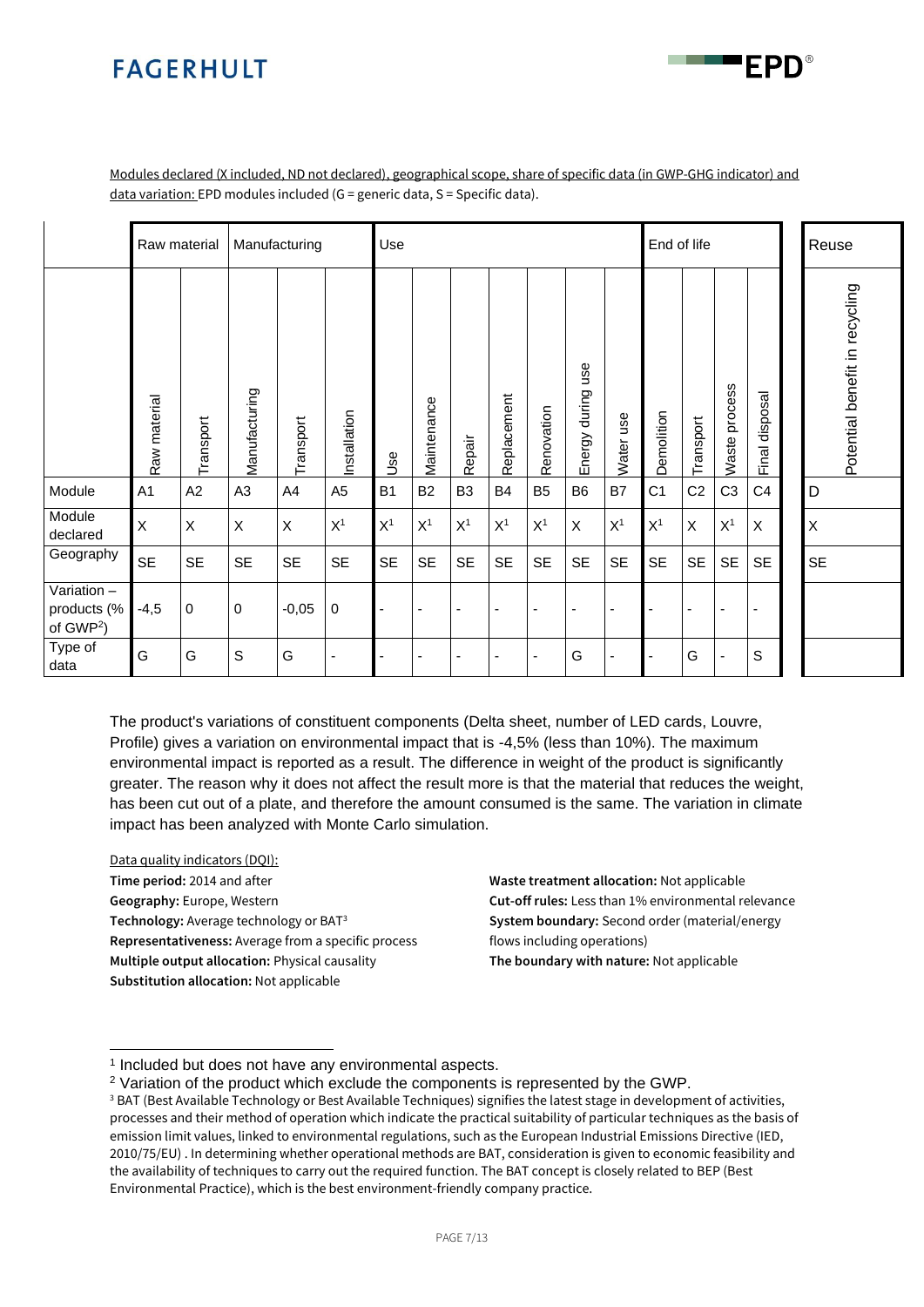```
an a
EPD®
```
### **Content information**

The product weight is 4,3 kg (as worst case, and minimum 2,1 kg) (Fagerhult, 2021). The variation of functionality means that some components are not used. Several other variations are possible.

<span id="page-7-0"></span>

| <b>Material</b>      | <b>Material Specification</b> | Weight (kg) | Share weight-% |
|----------------------|-------------------------------|-------------|----------------|
| Aluminium            | EN AW 6060                    | 1,84        | 43%            |
| <b>Plastic</b>       | PMMA                          | 0,58        | 13%            |
| <b>Steel</b>         | DC01                          | 0,44        | 10%            |
| <b>Steel</b>         | EN 10 142                     | 0,35        | 8%             |
| <b>Aluminium</b>     | Miro 5                        | 0,23        | 5%             |
| <b>Driver</b>        | Electronics                   | 0,21        | 5%             |
| Wire                 |                               | 0,14        | 3%             |
| LED-Module           |                               | 0,11        | 3%             |
| Aluminium            | <b>EN AW 5052</b>             | 0,07        | 2%             |
| Plastic <sup>4</sup> | LDPE                          | 0,06        | 1%             |
| <b>Plastic</b>       | PC                            | 0,06        | 1%             |
| Aluminium            | EN AB 46200                   | 0,06        | 1%             |
| Plastic <sup>4</sup> | <b>EPS</b>                    | 0,05        | 1%             |
| Sensor               | Electronics                   | 0,04        | 1%             |
| <b>Other Steel</b>   |                               | 0,04        | 1%             |
| <b>Plastic</b>       | PET                           | 0,01        | $0\%$          |
| Other                |                               | 0,01        | $0\%$          |
| <b>Plastic</b>       | PA                            | 0,00        | $0\%$          |
| SVHC <sup>5</sup>    |                               | 0,00        | 0%             |

| <b>Packaging materials</b> | Weight (kg) | Weight-% (versus the product) | Biobased (%) |
|----------------------------|-------------|-------------------------------|--------------|
| <b>Plastic</b>             | 0,114       | 3% (5%)                       |              |
| Paper                      | 0,01        | 0,2                           | 0,2          |
| Wood (pallet)              | 0,24        | 6% (11%)                      | 6% (11%)     |
| <b>Product weight</b>      | 4,3(2,1)    |                               |              |

<sup>4</sup> Plastic in packaging

<sup>5</sup> SVHC and the Candidate List of SVHC are available via the European Chemicals Agency . No substances on the SVHC is included (Ström, 2020) [Candidate List of substances of very high concern for Authorisation -](https://echa.europa.eu/web/guest/candidate-list-table) ECHA (europa.eu)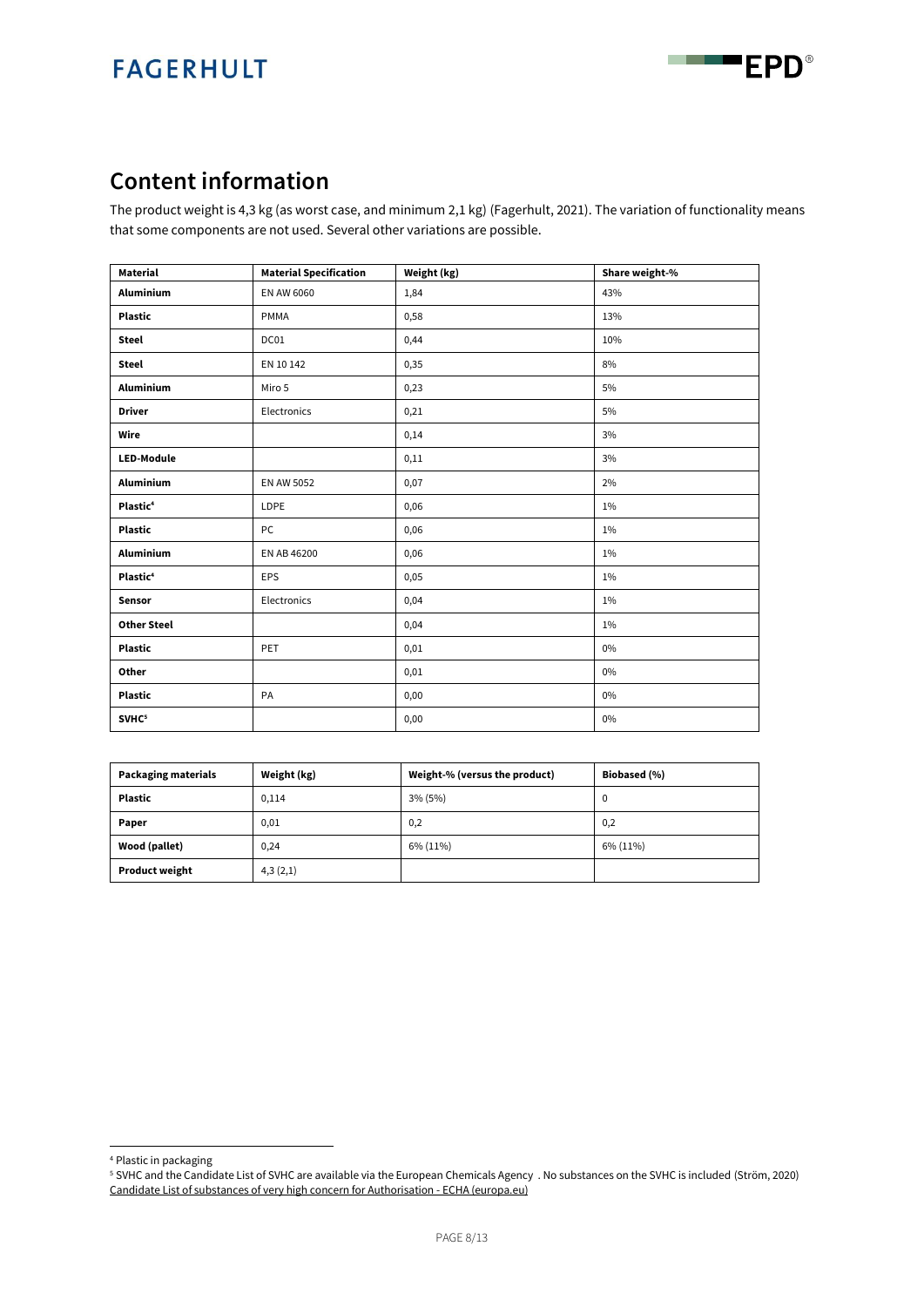**EPD**® an a

### **Environmental Information**

The results represent the worst case, including all possible components. The results with the variation with the least materials has 4,5% lower "climate impact".

| Potential environmental impact - mandatory indicators according to EN 15804 |  |  |  |  |
|-----------------------------------------------------------------------------|--|--|--|--|
|-----------------------------------------------------------------------------|--|--|--|--|

| <b>Impact</b><br>category                 | <b>Unit</b>                 | A1              | A2              | A3              | A <sub>4</sub> | B<br>1       | B<br>$\overline{2}$ | B<br>3 | B<br>4      | B<br>5      | B <sub>6</sub> | $\overline{B}$<br>$\overline{7}$ | C <sub>1</sub> | C <sub>2</sub>  | C<br>3      | C <sub>4</sub> | D                                |
|-------------------------------------------|-----------------------------|-----------------|-----------------|-----------------|----------------|--------------|---------------------|--------|-------------|-------------|----------------|----------------------------------|----------------|-----------------|-------------|----------------|----------------------------------|
| Climate<br>change -<br>Fossil             | kg<br>CO <sub>2</sub><br>eq | 57              | 1,2             | 4               | 0,15           | $\mathbf 0$  | 0                   | 0      | $\mathbf 0$ | $\mathbf 0$ | 86             | 0                                | 0              | 0,35            | 0           | 4,58           | $-46$                            |
| Climate<br>change -<br>Biogenic           | kg<br>CO <sub>2</sub><br>eq | $\mathbf 0$     | $\mathbf 0$     | 0               | $\mathbf 0$    | $\mathbf 0$  | $\mathbf 0$         | 0      | $\mathbf 0$ | $\mathbf 0$ | 1,5            | $\mathbf 0$                      | $\mathbf 0$    | 4,0<br>E-<br>05 | $\mathbf 0$ | $2,3E-$<br>04  | 1,1E<br>$-01$                    |
| Climate<br>change -<br>Land use<br>and LU | kg<br>CO <sub>2</sub><br>eq | $\mathbf 0$     | $\mathbf 0$     | 0               | 4,6E-<br>05    | $\mathbf 0$  | 0                   | 0      | $\mathbf 0$ | $\mathbf 0$ | 6              | 0                                | 0              | 2,9<br>E-<br>05 | 0           | $1,3E-$<br>04  | $\blacksquare$<br>3,0E<br>-01    |
| change<br>Climate<br>change               | kg<br>CO <sub>2</sub><br>eq | 58              | 1,2             | 5               | 0,15           | $\mathbf 0$  | 0                   | 0      | $\mathbf 0$ | $\mathbf 0$ | 93             | $\mathbf 0$                      | 0              | 0,35            | $\mathbf 0$ | $4,9E+0$<br>0  | $\overline{\phantom{a}}$<br>46,4 |
| Ozone<br>depletion                        | kg<br>CFC11<br>eq           | 0               | 0,5             | 0               | 0              | $\mathbf 0$  | 0                   | 0      | $\mathbf 0$ | $\mathbf 0$ | 0              | 0                                | 0              | 7,4<br>E-<br>08 | 0           | $3,2E-$<br>08  | L.<br>3,4E<br>$-06$              |
| Acidification                             | mol<br>$H+eq$               | $\mathbf 0$     | 2,5             | 0               | $4.8E -$<br>04 | $\Omega$     | 0                   | 0      | $\mathbf 0$ | $\mathbf 0$ | 1              | 0                                | $\Omega$       | 2,1<br>E-<br>03 | $\Omega$    | $2,2E-$<br>03  | ÷<br>2,2E<br>-01                 |
| Eutrophicati<br>on,<br>freshwater         | kg<br>PO <sub>4</sub>       | $\mathbf 0$     | 3,3             | 0               | $3,4E-$<br>05  | $\mathbf{0}$ | 0                   | 0      | $\mathbf 0$ | $\mathbf 0$ | $\mathbf 0$    | 0                                | 0              | 0               | $\mathbf 0$ | $6,1E-$<br>04  | $\blacksquare$<br>0,03<br>0      |
| Eutrophicati<br>on,<br>freshwater         | kg P<br>eq                  | $\mathbf 0$     | 1,1             | 0               | $1,1E-$<br>05  | 0            | 0                   | 0      | $\mathbf 0$ | $\mathbf 0$ | $\mathbf 0$    | 0                                | 0              | 6,1<br>E-<br>06 | 0           | $2,0E-$<br>04  | ä,<br>0,01<br>0                  |
| Eutrophicati<br>on, marine                | kg N<br>eq                  | $\mathbf 0$     | 2,4             | 0               | $1,1E-$<br>04  | $\mathbf 0$  | $\mathbf 0$         | 0      | $\mathbf 0$ | $\mathbf 0$ | 0              | $\mathbf 0$                      | 0              | 9,0<br>E-<br>04 | $\Omega$    | $1,6E-$<br>03  | 3.6E<br>$-02$                    |
| Eutrophicati<br>on,<br>terrestrial        | mol N<br>eq                 | 1               | 2,9             | 0               | $1,2E-$<br>03  | $\mathbf 0$  | $\mathbf 0$         | 0      | $\Omega$    | $\mathbf 0$ | 1,3            | $\Omega$                         | 0              | 0,01            | 0           | 0,01           | $\overline{a}$<br>3,7E<br>-01    |
| Water use                                 | m <sub>3</sub><br>depriv.   | 16              | 1,9             | 3               | 7,9E-<br>03    | $\mathbf 0$  | 0                   | 0      | $\mathbf 0$ | $\mathbf 0$ | 127            | 0                                | 0              | 2,0<br>E-<br>03 | $\mathbf 0$ | 0,35           | $\blacksquare$<br>6,82           |
| Photochemi<br>cal ozone<br>formation      | kg<br><b>NMVO</b><br>C eq   | 0               | 3,5             | 0               | $4,6E-$<br>04  | $\mathbf 0$  | $\mathbf 0$         | 0      | $\mathbf 0$ | $\mathbf 0$ | 0              | $\mathbf 0$                      | 0              | 3,5<br>E-<br>03 | $\mathbf 0$ | $2.5E -$<br>03 | $\overline{a}$<br>1,3E<br>-01    |
| Resource<br>use.<br>minerals              | kg Sb<br>eq                 | 9,7<br>E-<br>03 | 5,3<br>E-<br>07 | 3,7<br>E-<br>04 | $2,7E-$<br>06  | 0            | 0                   | 0      | 0           | $\mathbf 0$ | $3.4E -$<br>03 | $\mathbf 0$                      | 0              | 2,1<br>E-<br>06 | $\Omega$    | $2,4E-$<br>06  | ÷.<br>2,1E<br>$-04$              |
| and metals<br>Resource<br>use, fossils    | <b>MJ</b>                   | 755             | 1,7             | 59              | 2,43           | $\mathbf{0}$ | 0                   | 0      | $\mathbf 0$ | $\mathbf 0$ | 10113          | $\Omega$                         | 0              | 4,60            | $\mathbf 0$ | 2,52           | $-465$                           |

*\* Disclaimer: The results of this environmental impact indicator shall be used with care as the uncertainties of these results are high or as there is limited experience with the indicator.*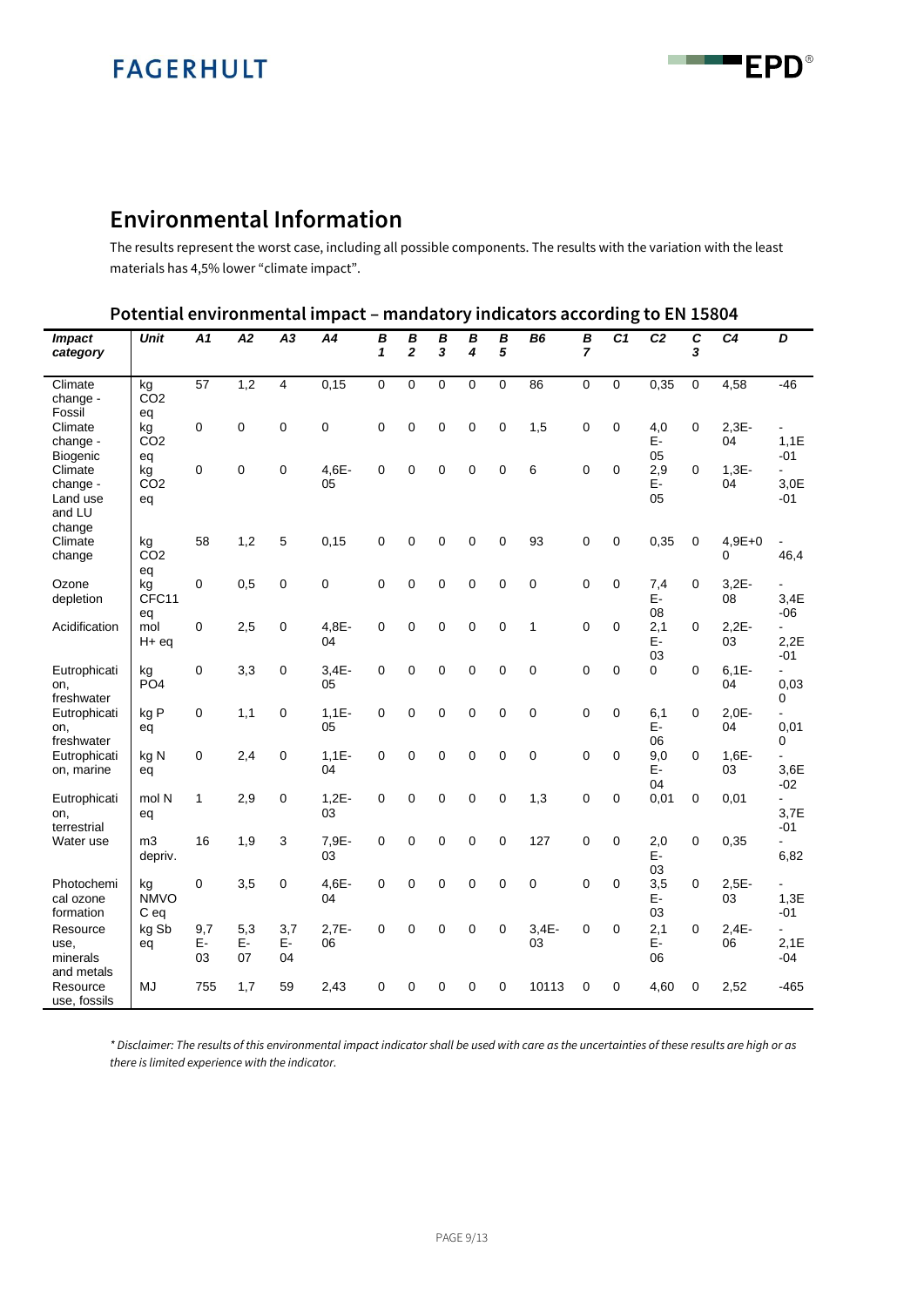

#### **Potential environmental impact – additional mandatory and voluntary indicators**

| Impact<br>category | Unit                  | A1 | A2 | A <sub>3</sub> | A4 | <b>B1</b> | <b>B2</b> | B <sub>3</sub> | <b>B4</b> | <b>B5</b> | <b>B6</b> | B7 | --<br>◡ | C <sub>2</sub> | $\sim$<br>ີ | C4                            | D     |
|--------------------|-----------------------|----|----|----------------|----|-----------|-----------|----------------|-----------|-----------|-----------|----|---------|----------------|-------------|-------------------------------|-------|
| <b>GWP GHG</b>     | kg CO <sub>2</sub> eq | 56 |    |                |    | . .       |           |                |           |           | Q'<br>ᆚ   |    | л.      |                |             | $\overline{\phantom{0}}$<br>∼ | $-46$ |

Due to differences in the method EF and IPCC, both results may be important to display.

The indicator includes all greenhouse gases included in GWP-total but excludes biogenic carbon dioxide uptake and emissions and biogenic carbon stored in the product. This indicator is thus equal to the GWP indicator originally defined in EN 15804:2012+A1:2013.

#### **Use of resources**

The consumption of resources in terms of energy is measured as primary energy demand with the method CED 1.11.

|             |                                 | Raw<br>material                      |             | Manufacturing<br>Use |                                                                                                            |             |             |             |             |             |             |              |                | <b>End of life</b> |                |                | Reuse       |
|-------------|---------------------------------|--------------------------------------|-------------|----------------------|------------------------------------------------------------------------------------------------------------|-------------|-------------|-------------|-------------|-------------|-------------|--------------|----------------|--------------------|----------------|----------------|-------------|
| Parameter   | Unit                            | A1                                   | A2          | A3                   | A4                                                                                                         | <b>B1</b>   | <b>B2</b>   | <b>B3</b>   | <b>B4</b>   | <b>B5</b>   | <b>B6</b>   | <b>B7</b>    | C1             | C <sub>2</sub>     | C <sub>3</sub> | C <sub>4</sub> | D           |
| PERE        | MJ                              | 231                                  | 0,0         | 63                   | 0,0                                                                                                        | $\mathbf 0$ | $\mathbf 0$ | $\mathbf 0$ | $\mathbf 0$ | $\mathbf 0$ | 4848        | $\mathbf 0$  | $\overline{0}$ | 0,0                | $\mathbf 0$    | 0,2            | $-95,9$     |
| PERM        | MJ                              | $\mathbf 0$                          | $\mathbf 0$ | $\mathbf 0$          | 0                                                                                                          | $\mathbf 0$ | $\mathbf 0$ | $\Omega$    | $\mathbf 0$ | $\mathbf 0$ | $\mathbf 0$ | $\mathbf{0}$ | $\Omega$       | $\mathbf 0$        | $\mathbf 0$    | $\mathbf 0$    | $\mathbf 0$ |
| PERT        | MJ                              | 231                                  | $\mathbf 0$ | 63                   | 0,0                                                                                                        | $\mathbf 0$ | $\mathbf 0$ | $\mathbf 0$ | $\pmb{0}$   | $\mathbf 0$ | 4848        | $\mathbf{0}$ | $\overline{0}$ | 0,0                | $\mathbf 0$    | 0,2            | 0,0         |
| PENRE       | MJ                              | 808                                  | 1,8         | 63                   | 2,6                                                                                                        | $\mathbf 0$ | $\mathbf 0$ | $\mathbf 0$ | $\mathbf 0$ | $\mathbf 0$ | 10164       | $\mathbf 0$  | $\Omega$       | 4,7                | $\mathbf 0$    | 7,6            | $-494,6$    |
| PENRM       | MJ                              | $\Omega$                             | $\Omega$    | $\Omega$             | $\mathbf 0$                                                                                                | $\Omega$    | $\Omega$    | $\Omega$    | $\Omega$    | $\mathbf 0$ | $\Omega$    | $\Omega$     | $\Omega$       | $\mathbf 0$        | $\Omega$       | $\Omega$       | $\mathbf 0$ |
| PENRT       | MJ                              | 808                                  | 1,8         | 63                   | 2,6                                                                                                        | $\mathbf 0$ | $\mathbf 0$ | $\mathbf 0$ | $\mathbf 0$ | $\mathbf 0$ | 10164       | $\mathbf 0$  | 0              | 4,7                | $\mathbf 0$    | 7,6            | 0,0         |
| <b>SM</b>   | kg                              | $\mathbf{0}$                         | $\Omega$    | $\Omega$             | $\mathbf 0$                                                                                                | $\mathbf 0$ | $\mathbf 0$ | $\Omega$    | $\mathbf 0$ | $\mathbf 0$ | $\mathbf 0$ | $\Omega$     | $\overline{0}$ | $\mathbf 0$        | $\theta$       | $\mathbf 0$    | $\mathbf 0$ |
| <b>RSF</b>  | MJ                              | $\Omega$                             | $\Omega$    | 15                   | $\mathbf 0$                                                                                                | $\Omega$    | $\mathbf 0$ | $\Omega$    | $\mathbf 0$ | $\mathbf 0$ | $\Omega$    | $\Omega$     | $\Omega$       | $\mathbf 0$        | $\theta$       | $\mathbf 0$    | $\mathbf 0$ |
| <b>NRSF</b> | MJ                              | $\mathbf 0$                          | $\Omega$    | $\mathbf 0$          | $\mathbf 0$                                                                                                | $\mathbf 0$ | $\mathbf 0$ | $\mathbf 0$ | $\mathbf 0$ | $\mathbf 0$ | $\mathbf 0$ | $\mathbf 0$  | $\overline{0}$ | $\pmb{0}$          | $\mathbf 0$    | $\mathbf 0$    | $\mathbf 0$ |
| <b>FW</b>   | m <sub>3</sub>                  | 16                                   | 0,0<br>05   | 1,9                  | 0,008                                                                                                      | $\mathbf 0$ | $\mathbf 0$ | $\Omega$    | $\mathbf 0$ | $\mathbf 0$ | 117         | $\Omega$     | $\Omega$       | 0,015              | $\Omega$       | 0,4            | 0,0         |
| Legend      |                                 |                                      |             |                      |                                                                                                            |             |             |             |             |             |             |              |                |                    |                |                |             |
| PERE        |                                 |                                      |             |                      | Use of renewable primary energy excluding renewable primary energy resources used as raw materials         |             |             |             |             |             |             |              |                |                    |                |                |             |
| PERM        |                                 |                                      |             |                      | Use of renewable primary energy resources used as raw materials                                            |             |             |             |             |             |             |              |                |                    |                |                |             |
| PERT        |                                 |                                      |             |                      | Total use of renewable primary energy resources                                                            |             |             |             |             |             |             |              |                |                    |                |                |             |
| PENRE       |                                 |                                      |             |                      | Use of non-renewable primary energy excluding non-renewable primary energy resources used as raw materials |             |             |             |             |             |             |              |                |                    |                |                |             |
| PENRM       |                                 |                                      |             |                      | Use of non-renewable primary energy resources used as raw materials                                        |             |             |             |             |             |             |              |                |                    |                |                |             |
| PENRT       |                                 |                                      |             |                      | Total use of non-renewable primary energy resources                                                        |             |             |             |             |             |             |              |                |                    |                |                |             |
| <b>SM</b>   | Use of secondary material       |                                      |             |                      |                                                                                                            |             |             |             |             |             |             |              |                |                    |                |                |             |
| <b>RSF</b>  | Use of renewable secondary fuel |                                      |             |                      |                                                                                                            |             |             |             |             |             |             |              |                |                    |                |                |             |
| <b>NRSF</b> |                                 | Use of non-renewable secondary fuels |             |                      |                                                                                                            |             |             |             |             |             |             |              |                |                    |                |                |             |
| <b>FW</b>   |                                 | Use of net fresh water               |             |                      |                                                                                                            |             |             |             |             |             |             |              |                |                    |                |                |             |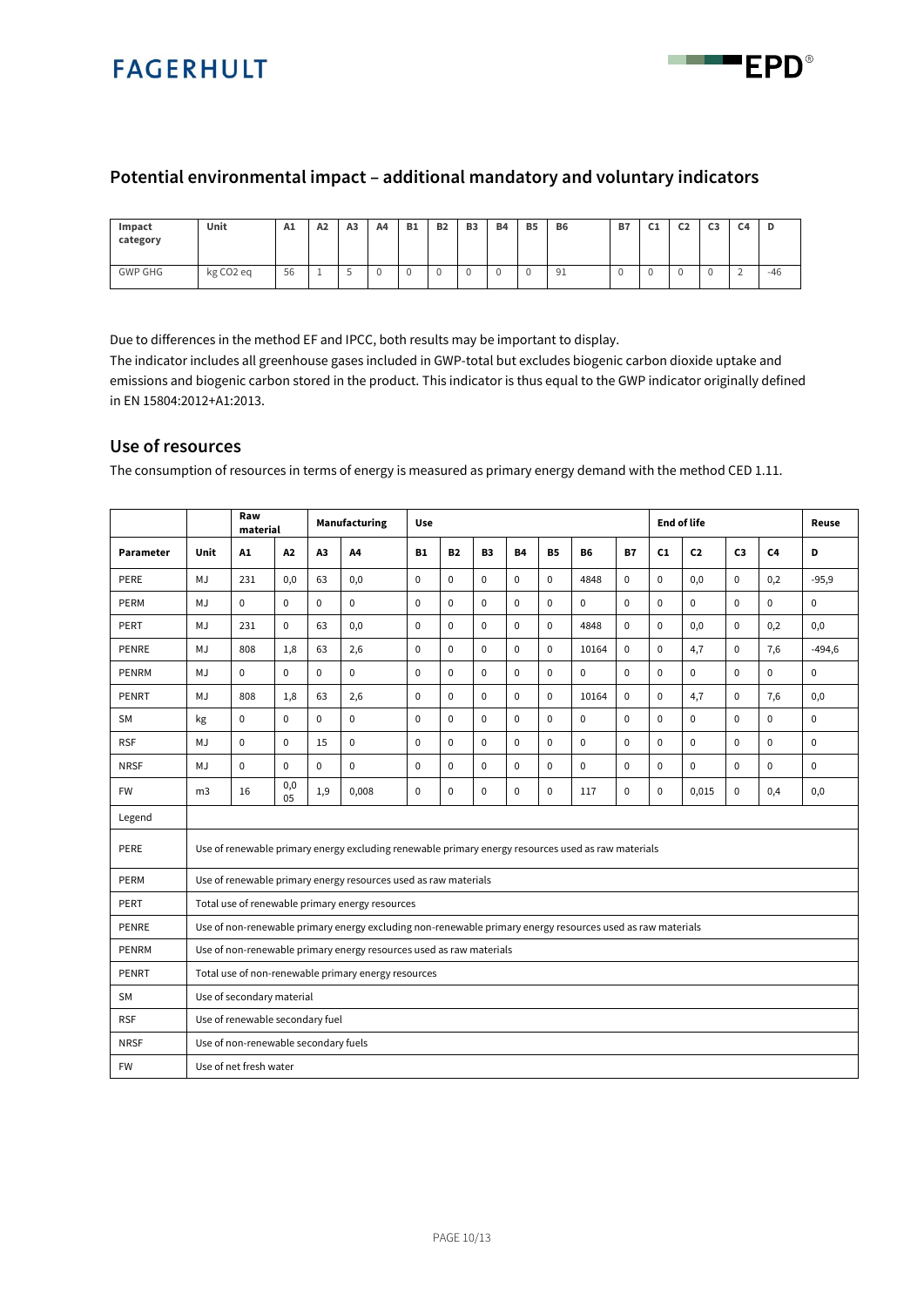



#### **Information on biogenic carbon content**

| Results per functional or declared unit |      |          |  |  |  |  |  |  |  |  |  |
|-----------------------------------------|------|----------|--|--|--|--|--|--|--|--|--|
| <b>Biogenic Carbon Footprint</b>        | Unit | Quantity |  |  |  |  |  |  |  |  |  |
| Biogenic carbon content in product      | kg C |          |  |  |  |  |  |  |  |  |  |
| Biogenic carbon content in packaging    | kg C | 0.44     |  |  |  |  |  |  |  |  |  |

*Note: 1 kg biogenic carbon is equivalent to 44/12 kg CO2.*

#### **Waste production and output flows**

The production of waste in terms of final waste and the output of materials for recycling, is measured from the calculation of selected inventory results with our own method<sup>6</sup>. Final waste and output flows, refers to flows that are leaving the system of the LCA. In this LCA only elementary flows (substances) are leaving the system. For the manufacturing at Fagerhult, there are no such flows.

#### **Waste production:**

|            |                          | Raw<br>material              |             | Manufacturing  |             | <b>Use</b>     |             |                |             |             | <b>End of life</b> |             |             |                | Reuse          |                |             |
|------------|--------------------------|------------------------------|-------------|----------------|-------------|----------------|-------------|----------------|-------------|-------------|--------------------|-------------|-------------|----------------|----------------|----------------|-------------|
| Parameter  | Unit                     | A1                           | A2          | A <sub>3</sub> | A4          | B <sub>1</sub> | <b>B2</b>   | B <sub>3</sub> | <b>B4</b>   | <b>B5</b>   | <b>B6</b>          | B7          | C1          | C <sub>2</sub> | C <sub>3</sub> | C <sub>4</sub> | D           |
| <b>HWD</b> | Kg                       | $\mathbf 0$                  | $\mathbf 0$ | $\mathbf{0}$   | $\mathbf 0$ | $\mathbf 0$    | $\mathbf 0$ | $\mathbf 0$    | $\mathbf 0$ | $\mathbf 0$ | $\mathbf 0$        | $\mathbf 0$ | $\Omega$    | $\mathbf 0$    | $\mathbf 0$    | $\mathbf 0$    | $\mathbf 0$ |
| NHWD       | Kg                       | $\mathbf 0$                  | $\mathbf 0$ | $\mathbf{0}$   | $\mathbf 0$ | $\mathbf 0$    | $\Omega$    | $\mathbf 0$    | $\mathbf 0$ | $\mathbf 0$ | $\mathbf 0$        | $\mathbf 0$ | $\Omega$    | $\mathbf 0$    | $\mathbf 0$    | $\mathbf 0$    | $\mathbf 0$ |
| <b>RWD</b> | Kg                       | $\mathbf 0$                  | $\mathbf 0$ | $\mathbf 0$    | $\mathbf 0$ | $\mathbf 0$    | $\mathbf 0$ | $\mathbf 0$    | $\mathbf 0$ | $\mathbf 0$ | $\mathbf 0$        | $\mathbf 0$ | $\mathbf 0$ | $\mathbf 0$    | $\mathbf 0$    | $\mathbf 0$    | $\mathbf 0$ |
| Legend     |                          |                              |             |                |             |                |             |                |             |             |                    |             |             |                |                |                |             |
| <b>HWD</b> | Hazardous waste disposed |                              |             |                |             |                |             |                |             |             |                    |             |             |                |                |                |             |
| NHWD       |                          | Non-hazardous waste disposed |             |                |             |                |             |                |             |             |                    |             |             |                |                |                |             |
| RWD        |                          | Radioactive waste disposed   |             |                |             |                |             |                |             |             |                    |             |             |                |                |                |             |

#### **Output flows:**

|            |                              | Raw<br>material               |             | Manufacturing |             | Use         |           |           |           |             | <b>End of life</b> |             |             |                | Reuse          |          |             |
|------------|------------------------------|-------------------------------|-------------|---------------|-------------|-------------|-----------|-----------|-----------|-------------|--------------------|-------------|-------------|----------------|----------------|----------|-------------|
| Parameter  | Unit                         | A1                            | A2          | A3            | Α4          | <b>B1</b>   | <b>B2</b> | <b>B3</b> | <b>B4</b> | <b>B5</b>   | <b>B6</b>          | <b>B7</b>   | C1          | C <sub>2</sub> | C <sub>3</sub> | C4       | D           |
| CRU        | Kg                           | $\mathbf 0$                   | $\Omega$    | $\Omega$      | $\mathbf 0$ | $\mathbf 0$ | $\Omega$  | $\Omega$  | $\Omega$  | $\mathbf 0$ | $\Omega$           | $\Omega$    | $\Omega$    | $\Omega$       | $\Omega$       | $\Omega$ | $\mathbf 0$ |
| <b>MFR</b> | Kg                           | $\mathbf 0$                   | $\mathbf 0$ | $\mathbf 0$   | $\mathbf 0$ | $\mathbf 0$ | $\Omega$  | $\Omega$  | $\Omega$  | $\mathbf 0$ | $\mathbf 0$        | $\mathbf 0$ | $\mathbf 0$ | $\mathbf 0$    | $\mathbf 0$    | 4,29     | $\mathbf 0$ |
| MER        | Kg                           | $\mathbf 0$                   | $\Omega$    | $\Omega$      | $\mathbf 0$ | $\mathbf 0$ | $\Omega$  | $\Omega$  | $\Omega$  | $\mathbf 0$ | $\Omega$           | $\Omega$    | $\mathbf 0$ | $\Omega$       | $\Omega$       | 0,24     | $\mathbf 0$ |
| EE         | MJ                           | $\mathbf 0$                   | $\Omega$    | $\Omega$      | $\Omega$    | $\mathbf 0$ | $\Omega$  | $\Omega$  | $\Omega$  | $\mathbf 0$ | $\Omega$           | $\Omega$    | $\mathbf 0$ | $\Omega$       | $\Omega$       | $\Omega$ | $\mathbf 0$ |
| Legend     |                              |                               |             |               |             |             |           |           |           |             |                    |             |             |                |                |          |             |
| CRU        | Component for reuse *        |                               |             |               |             |             |           |           |           |             |                    |             |             |                |                |          |             |
| <b>MFR</b> |                              | <b>Material For Recycling</b> |             |               |             |             |           |           |           |             |                    |             |             |                |                |          |             |
| MER        | Material for energy recovery |                               |             |               |             |             |           |           |           |             |                    |             |             |                |                |          |             |
| EE         | Exported energy              |                               |             |               |             |             |           |           |           |             |                    |             |             |                |                |          |             |

<sup>6</sup> EPD (2018) EN15804 v3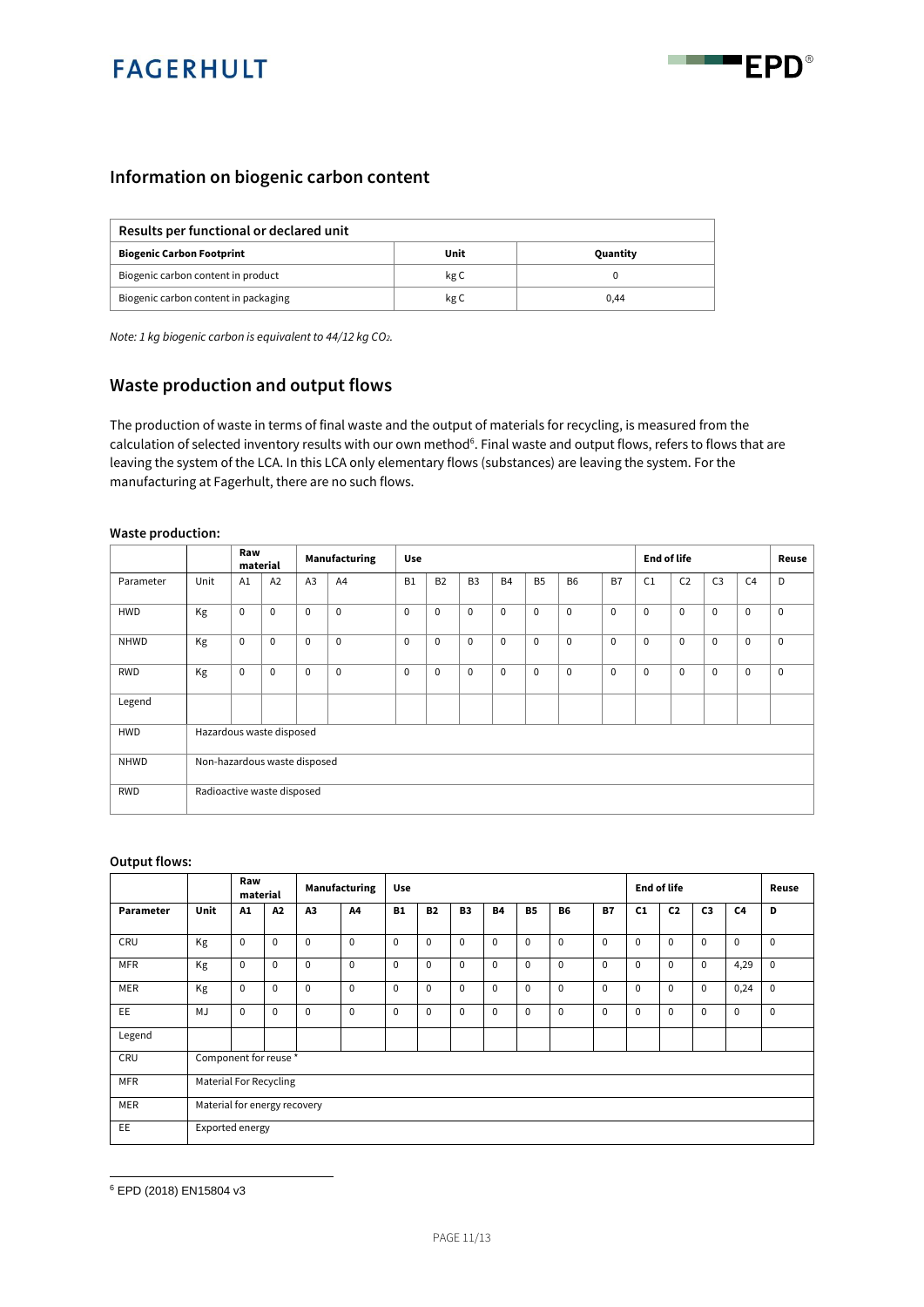

## **Additional information**

The environmental impact of Notor 65 in a lifecycle perspective, comes mostly from the electricity consumption in the use phase and from the production of raw materials.

The environmental impact of the electricity is dominated by the environmental effect category "Resource use, fossils". The source is electricity from the grid in Sweden, which has relatively low impact in comparison to electricity in other countries.

The environmental impact of the raw materials is dominated by the environmental effect category "Resource use, minerals and metals".

The components that contribute the most are the LED card (FLLS), the sensor E, the driver and the anode sensor.

The model of the product system and value chain is sensitive to the source of energy in production of the electricity. If the product is used instead with European electricity, the climate impact (GWP) is 391% higher.

If the product has a shorter lifetime (rsl), the climate impact (GWP) is 41% higher.



### IPCC GWP 100a kg CO2 eq

*Sensitivity of GWP when changing electricity from Sweden (SE) to European (EU), and changing lifetime (rsl) from 20 to 10 years, in the same period of comparison (20 years).*

The product Notor 65 has many variations. It is represented by the most conservative option (that gives the highest environmental impact). In that way the result is easier to communicate because it is avoided having different results for all the variations. The single largest difference would be the exclusion of the component "Delta sheet 1200" which contribute with 3% of the GWP of Notor 65 (cradle to gate)."